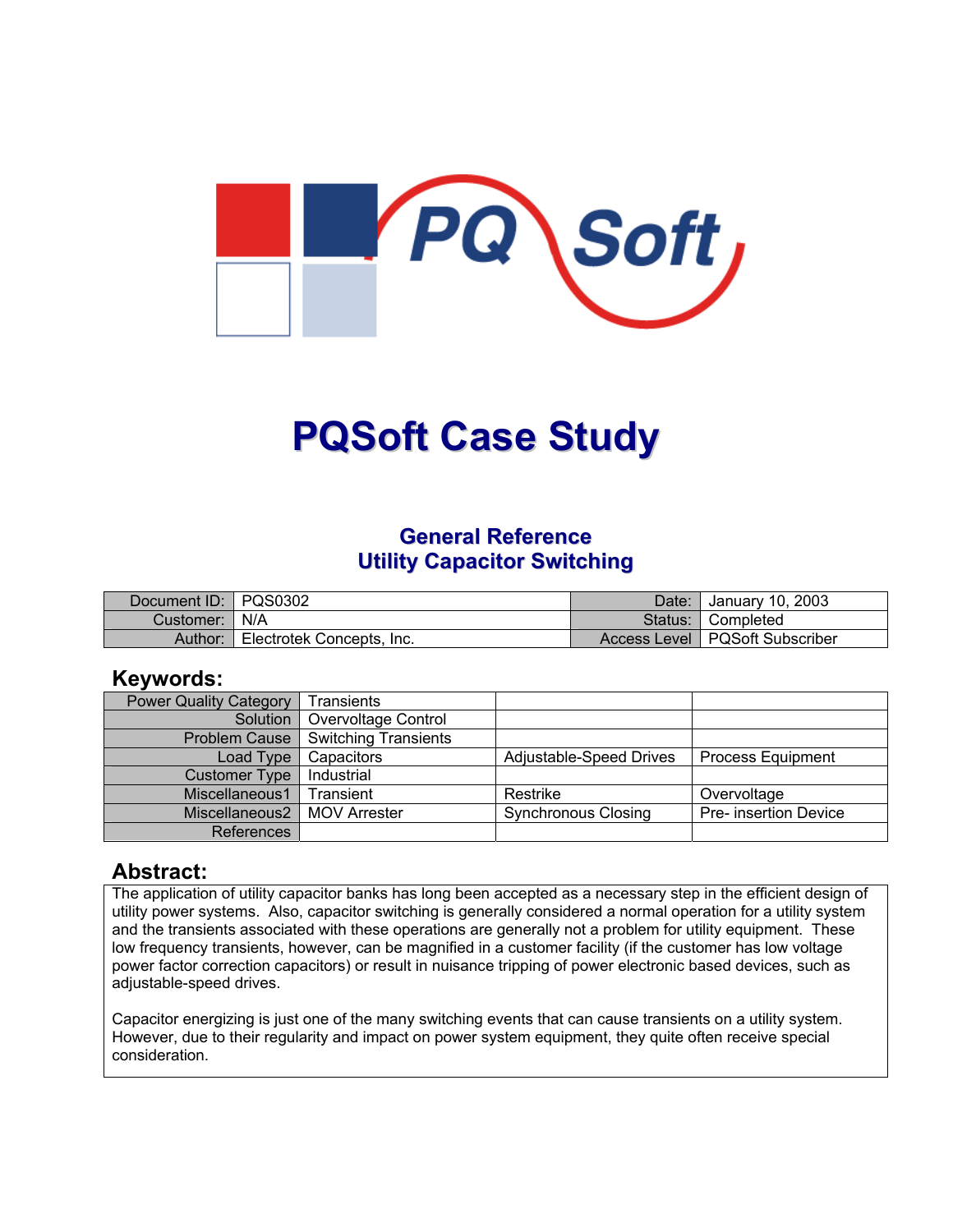# <span id="page-1-0"></span>**TABLE OF CONTENTS**

# **LIST OF FIGURES**

# **RELATED STANDARDS**

| IEEE Standard 18-1992           | IEEE Standard 1036-1992 |
|---------------------------------|-------------------------|
| ANSI/IEEE Standard C37.012-1979 | ANS/IEEE C37.99-1990    |

# **GLOSSARY AND ACRONYMS**

| ASD         | Adjustable-Speed Drive                     |
|-------------|--------------------------------------------|
| <b>PWM</b>  | <b>Pulse Width Modulation</b>              |
| <b>MOV</b>  | Metal Oxide Varistor                       |
| <b>TVSS</b> | <b>Transient Voltage Surge Suppressors</b> |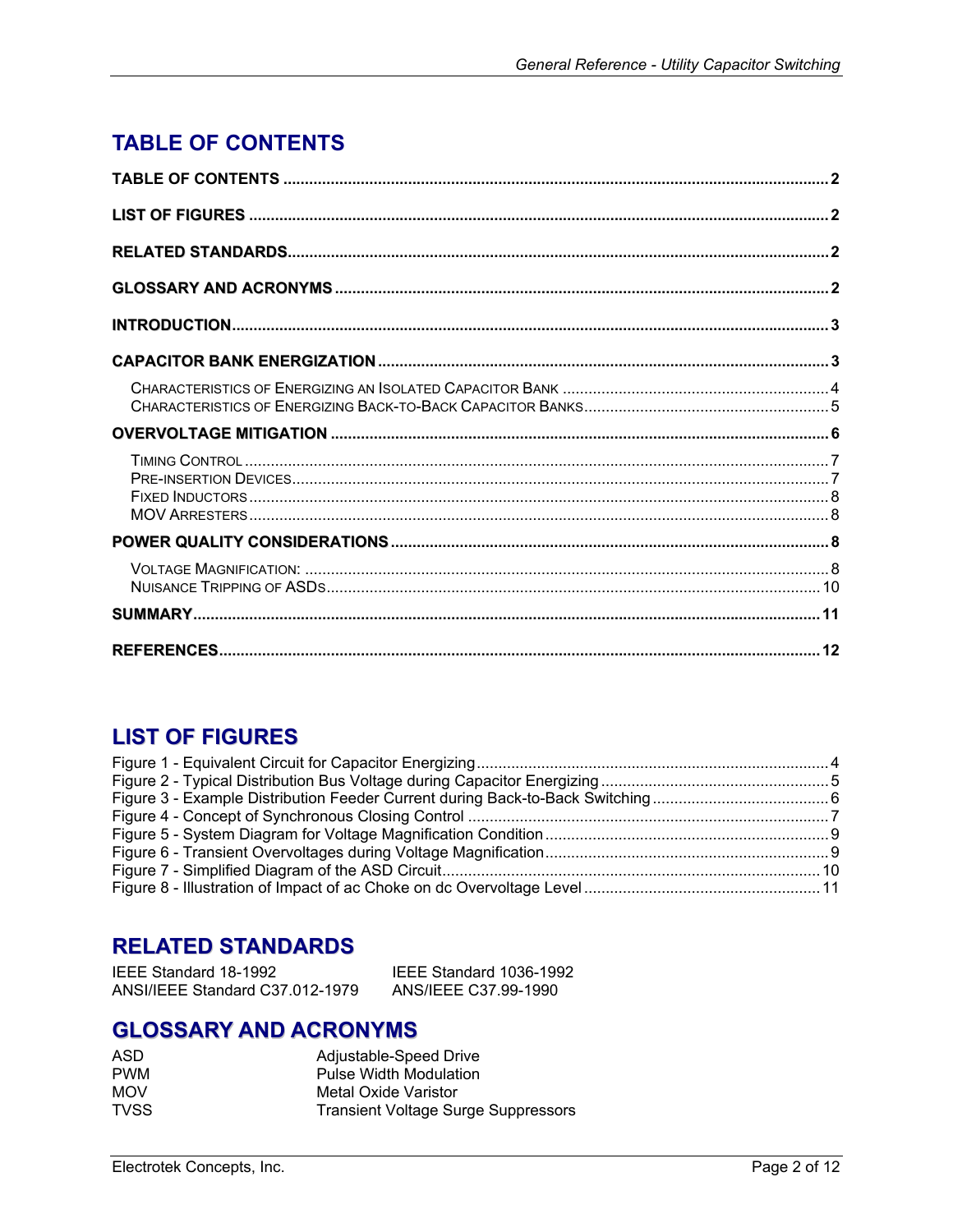# <span id="page-2-0"></span>**INTRODUCTION**

The application of utility capacitor banks has long been accepted as a necessary step in the efficient design of utility power systems. Also, capacitor switching is generally considered a normal operation for a utility system and the transients associated with these operations are generally not a problem for utility equipment. These low frequency transients, however, can be magnified in a customer facility (if the customer has low voltage power factor correction capacitors) or result in nuisance tripping of power electronic based devices, such as adjustable-speed drives (ASDs). Capacitor energizing is just one of the many switching events that can cause transients on a utility system. However, due to their regularity and impact on power system equipment, they quite often receive special consideration.

Transient overvoltages and overcurrents related to capacitor switching are classified by peak magnitude, frequency, and duration. These parameters are useful indices for evaluating potential impacts of these transients on power system equipment. The absolute peak voltage, which is dependent on the transient magnitude and the point on the fundamental frequency voltage waveform at which the event occurs, is important for dielectric breakdown evaluation. Some equipment and types of insulation, however, may also be sensitive to rates of change in voltage or current. The transient frequency, combined with the peak magnitude, can be used to estimate the rate of change.

There are a number of transient related concerns that are generally evaluated when transmission and distribution shunt capacitor banks are applied to the power system. These concerns include insulation withstand levels, switchgear ratings and capabilities, energy duties of protective devices, and system harmonic considerations. In addition, these considerations need to be extended to include customer facilities due to the increased use of power electronic based end-user equipment. Applications concerns often evaluated include:

- − overvoltages associated with normal capacitor energization.
- − open line/cable end transient overvoltages.
- − phase-to-phase transients at transformer terminations.
- − voltage magnification at lower voltage capacitor banks (including customer systems).
- arrester duties during restrike events.
- − current-limiting reactor requirements.
- − system frequency response and harmonic injection.
- − impact on sensitive customer power electronic loads.
- ferroresonance and dynamic overvoltage conditions.

Power quality symptoms related to utility capacitor switching include customer equipment damage or failure, nuisance tripping of ASDs or other process equipment, transient voltage surge suppressors (TVSS) failure, and computer network problems.

## **CAPACITOR BANK ENERGIZATION**

Transient characteristics are dependent on the combination of the initiating mechanism and the electric circuit characteristics at the source of the transient. Circuit inductances and capacitances — either discrete components such as shunt capacitance of power factor correction banks or inductances in transformer windings, or stray inductance or capacitance because of proximity to other current carrying conductors or voltages — are responsible for the oscillatory nature of transients. Natural frequencies within the power system depend on the system voltage level, line lengths, cable lengths, system short circuit capacity, and the application of shunt capacitors.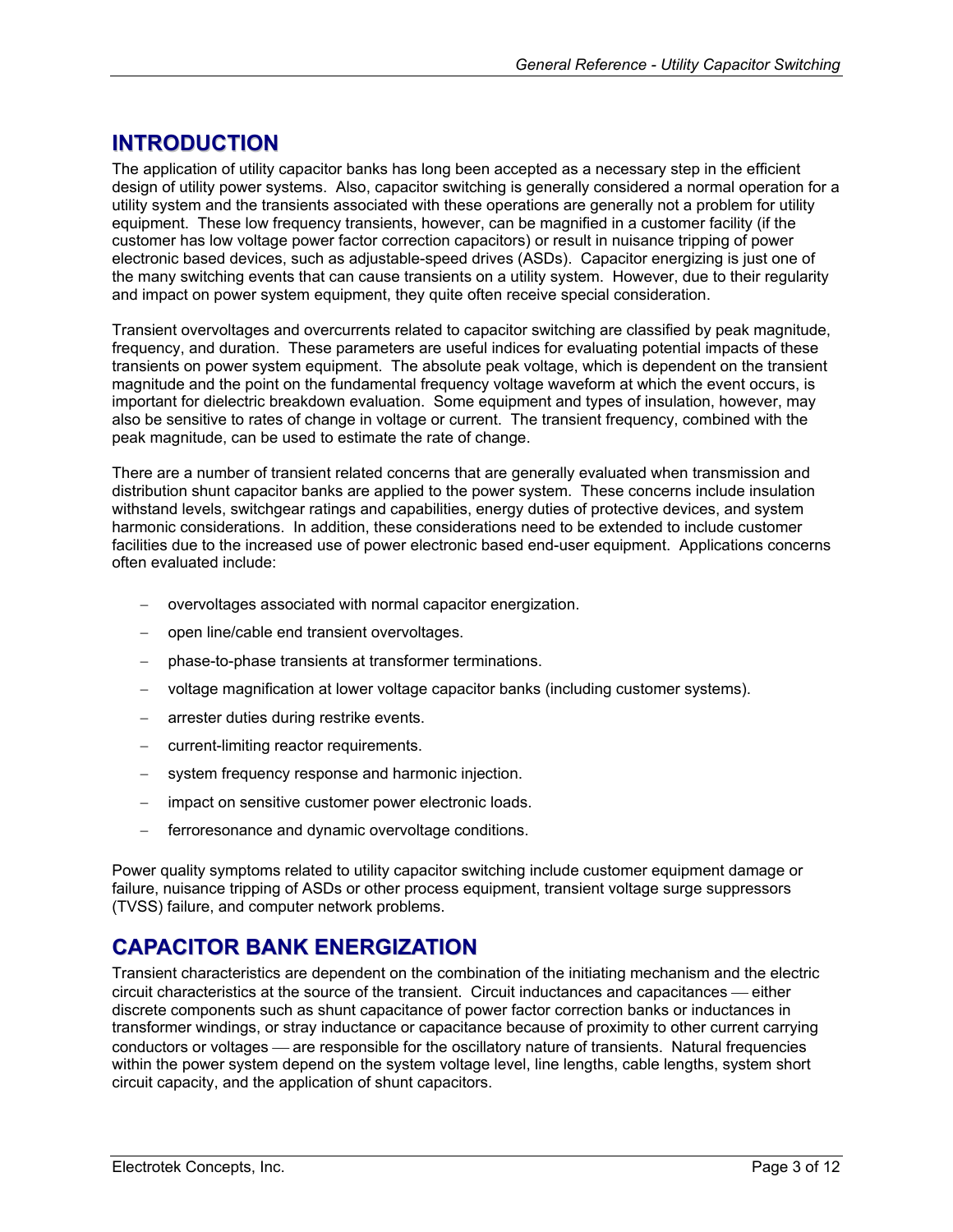#### <span id="page-3-0"></span>*Characteristics of Energizing an Isolated Capacitor Bank*

Energizing a shunt capacitor bank from a predominantly inductive source results in an oscillatory transient that can approach twice the normal system peak voltage  $(V_{pk})$ . [Figure 1](#page-3-1) illustrates the simplified equivalent system for the energizing transient. The characteristic frequency  $(f_s)$  of this transient is given by:

$$
f_s = \frac{1}{2\pi\sqrt{L_sC}} \approx f_{system} * \sqrt{\left(\frac{X_c}{X_s}\right)} \approx f_{system} * \sqrt{\left(\frac{MVA_{sc}}{MVA_r}\right)} \approx f_{system} * \sqrt{\left(\frac{1}{\Delta V}\right)}
$$

and the peak inrush current  $(I_{\text{ok}})$  is determined using:

$$
I_{pk} = \frac{V_{pk}}{Z_s} \qquad Z_s = \sqrt{\left(\frac{L_s}{C}\right)}
$$

where:

|  | [example] |
|--|-----------|
|  |           |
|  |           |
|  |           |
|  |           |
|  |           |
|  |           |
|  |           |
|  |           |
|  |           |
|  |           |
|  |           |
|  |           |

Relating the characteristic frequency of the capacitor energizing transient  $(f_s)$  to a steady-state voltage rise (∆V) design range provides a simple way of quickly determining the expected frequency range for utility capacitor switching. For example, a 60 Hz system with a design range of 1.0% to 2.5% would correspond to characteristic frequency range of 380 to 600 Hz. For a shunt capacitor bank on a high voltage bus, transmission line capacitance and other nearby capacitor banks cause the energizing transient to have more than one natural frequency. However, for the first order approximation, the equation above [1] can still be used to determine the dominant frequency.

<span id="page-3-1"></span>

**Figure 1 - Equivalent Circuit for Capacitor Energizing** 

[2]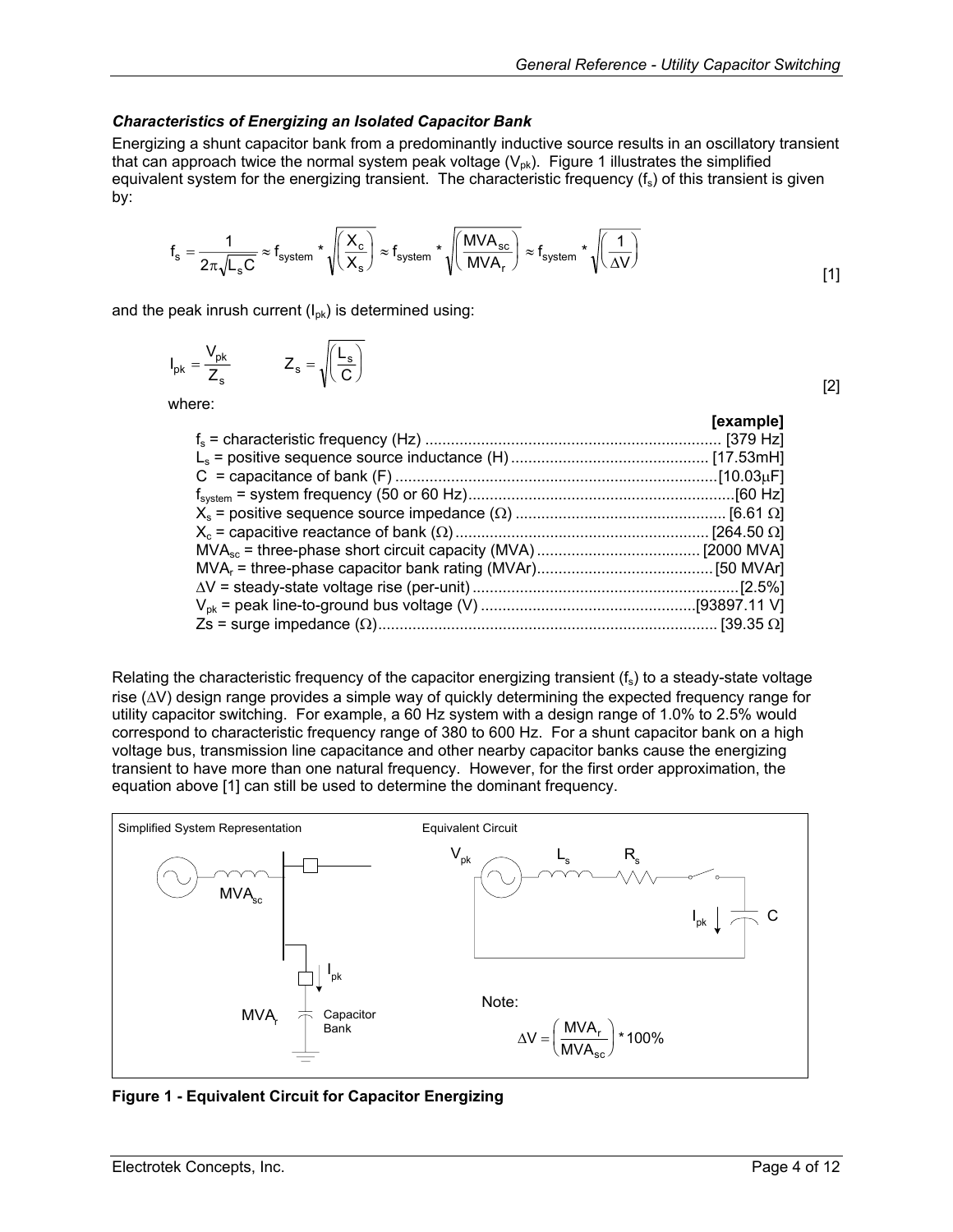<span id="page-4-0"></span>Because capacitor voltage cannot change instantaneously (remembering that i(t)=Cdv/dt), energization of a capacitor bank results in an immediate drop in system voltage toward zero, followed by an oscillating transient voltage superimposed on the 60 Hz fundamental waveform. The peak voltage magnitude depends on the instantaneous system voltage at the instant of energization, and can reach 2.0 times the normal system voltage ( $V_{\text{pk}}$  – in per-unit) under worst-case conditions. The voltage surge is at the same frequency as the inrush current  $(I_{\text{ok}})$  and rapidly decays to the system voltage.

For a practical capacitor energization without trapped charge, system losses, loads, and other system capacitances cause the transient magnitude to be less than the theoretical 2.0 per-unit. Typical magnitude levels range from 1.2 to 1.8 per-unit and typical transient frequencies generally fall in the range from 300 to 1000 Hz. [Figure 2](#page-4-1) illustrates an example (measured) distribution system capacitor energizing transient.

<span id="page-4-1"></span>

**Figure 2 - Typical Distribution Bus Voltage during Capacitor Energizing** 

Energizing an ungrounded-wye capacitor bank can result in slightly higher transient overvoltages because of unequal pole closing. In general, the transient overvoltages associated with normal closing are similar to those for grounded banks.

## *Characteristics of Energizing Back-to-Back Capacitor Banks*

Energizing a shunt capacitor bank with an adjacent capacitor bank already in service is known as "back-to-back" switching. High magnitude and frequency currents, illustrated in [Figure 3](#page-5-1), will flow between the banks when the second bank is energized. This current must be limited to acceptable levels for switching devices and current transformer burdens. Generally, series reactors are used with each bank to limit the current magnitude and frequency, although pre-insertion resistors/inductors may be used with some types of switches.

The frequency and magnitude of the inrush current during back-to-back switching depends upon the size of the discharging capacitor bank, the impedance of the discharging loop, and the instantaneous capacitor bank terminal voltage at the time of contact closure. The impedance of the discharging loop is determined by the inductance between the banks rather than the system inductance  $(L_s)$ . The magnitude of the inrush current is therefore much higher than for the isolated bank energization  $(I_{\text{ok}})$ . Typically, the inrush current lasts for only a fraction a power frequency cycle.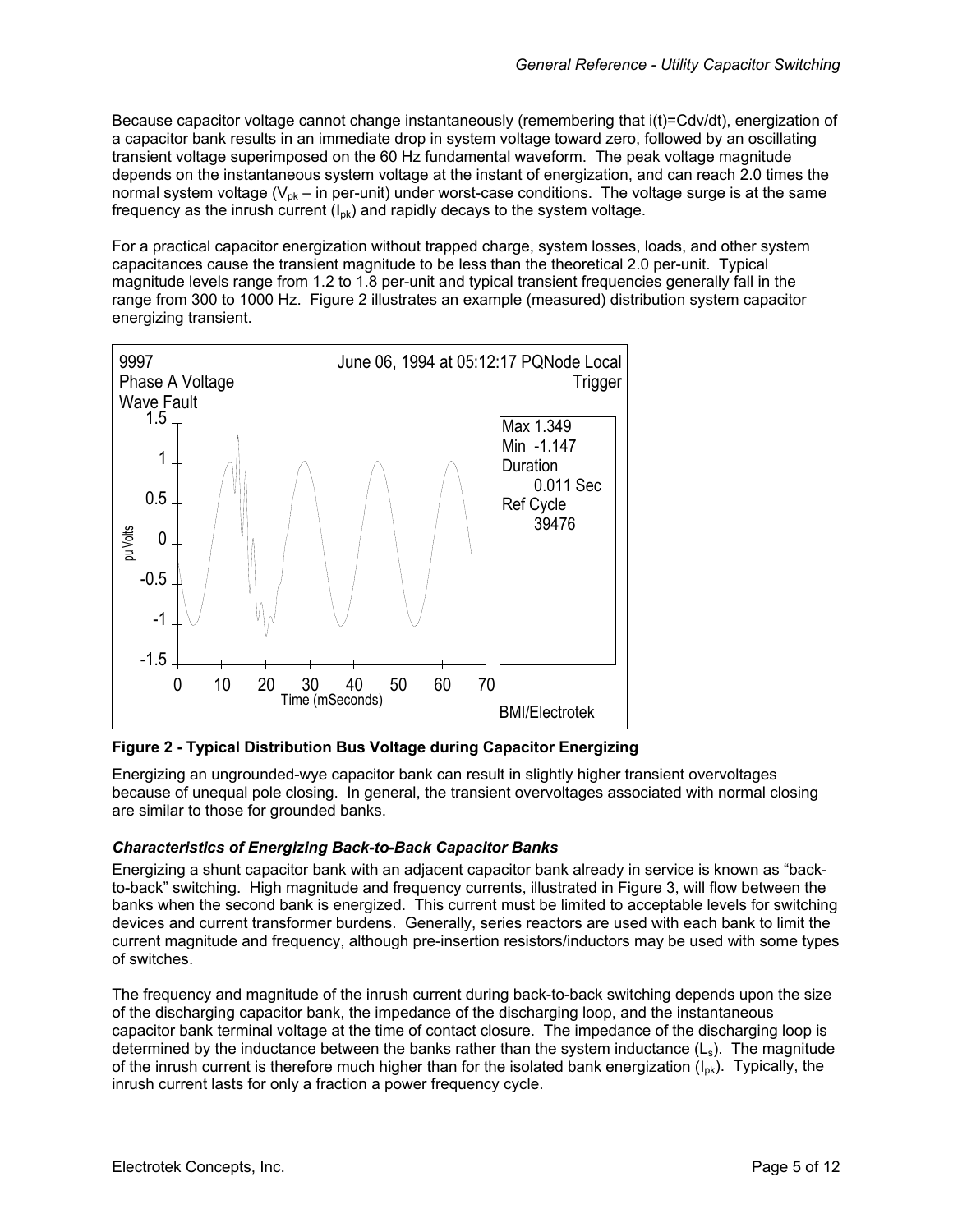<span id="page-5-0"></span>This high-frequency inrush current may exceed the transient frequency momentary capability of the switching device (e.g. ANSI C37.06-1987) as well as the  $I<sup>2</sup>$ t withstand of the capacitor fuses. It may also cause false operation of protective relays and excessive voltages for current transformers (CTs) in the neutral or phase of grounded-wye capacitor banks. The current must be evaluated with respect to the transient frequency momentary capability (close and latch) rating of the switch, as well as the l<sup>2</sup>t withstand of the capacitor fuses. Switch manufacturers should be consulted for the appropriate current (Ipk) and frequency (f) ratings of the device. High frequency substation ground mat currents may be controlled by connecting the two neutral points together and grounding with a single connection to the grid.

<span id="page-5-1"></span>

**Figure 3 - Example Distribution Feeder Current during Back-to-Back Switching** 

Solutions to excessive inrush currents usually involves:

- adding current-limiting reactors to decrease the peak current and frequency of the oscillatory inrush current.
- − adding pre-insertion resistors or inductors to the switching device.
- adding synchronous closing control to the switching device.
- selecting component ratings (e.g. breaker, CT burdens, etc.) to withstand the inrush current characteristics.

# **OVERVOLTAGE MITIGATION**

Devices for capacitor switching transient control either attempt to minimize the overvoltage (or overcurrent) at the point of application, or limit (clip) the overvoltage at local and remote locations. These devices include:

- a) synchronous closing control (also known as zero voltage closing)
- − b) pre-insertion devices (resistors and/or inductors)
- − c) fixed inductors
- − d) MOV arresters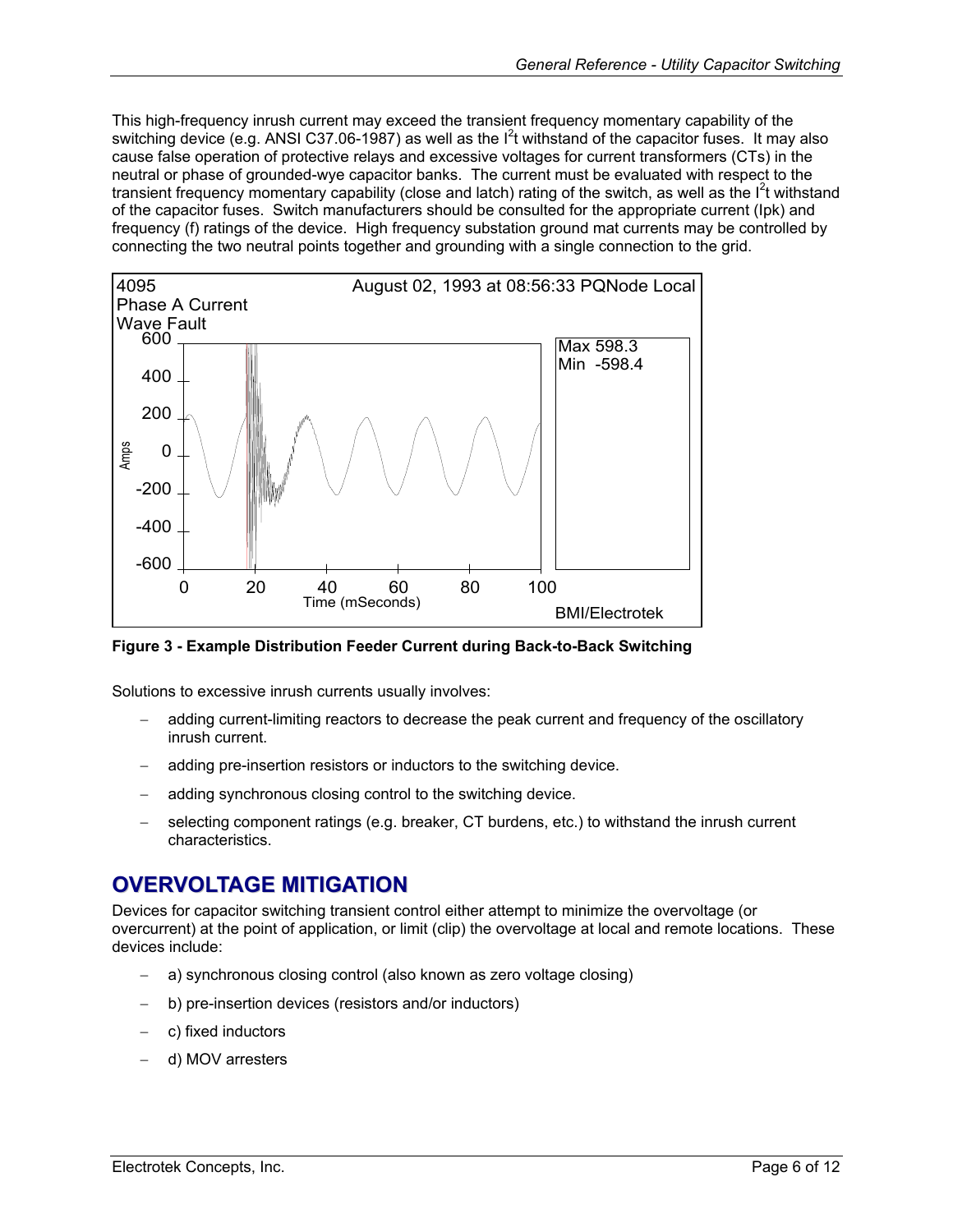<span id="page-6-0"></span>Previous research has suggested that the effectiveness of these control methods is system dependent, and that detailed analysis is required to select the optimum control scheme. While often justifiable for large transmission applications, transient analysis of distribution capacitor applications is rarely performed, and in general, banks are installed without transient overvoltage control. Each of these methods has various advantages and disadvantages in terms of transient overvoltage reduction, cost, installation requirements, operating/maintenance requirements, and reliability.

## *Timing Control*

Synchronous closing is independent contact closing of each phase near a voltage zero, as illustrated in [Figure](#page-6-1) 4. To accomplish closing at or near a voltage zero (avoiding high prestrike voltages), it is necessary to apply a switching device that maintains a dielectric strength sufficient to withstand system voltages until its contacts touch. Although this level of precision is difficult to achieve, closing consistency of ±0.5 milliseconds should be possible. Previous research has indicated that a closing consistency of ±1.0 millisecond provides overvoltage control comparable to properly sized pre-insertion resistors. The success of a synchronous closing scheme is often determined by the ability to repeat the process under various (system and climate) conditions. Adaptive, microprocessor-based control schemes that have the ability to "learn" from previous events address this concern. The primary benefits of this capability are the control's ability to compensate for environmental factors and the increased reliability (less maintenance) that can be achieved

Grounded capacitor banks are controlled by closing the three phases at three successive phase-toground voltage zeros (60° separation). Ungrounded banks are controlled by closing the first two phases at a phase-to-phase voltage zero and then delaying the third phase 90 degrees (phase-to-ground zero).

<span id="page-6-1"></span>

## **Figure 4 - Concept of Synchronous Closing Control**

## *Pre-insertion Devices*

A pre-insertion impedance (resistor or inductor) provides a means for reducing the transient currents and voltages associated with the energization of a shunt capacitor bank. The impedance is "shorted-out" (bypassed) shortly after the initial transient dissipates, thereby producing a second transient event. The insertion transient typically lasts for less than one cycle of the system frequency. The performance of preinsertion impedance is evaluated using both the insertion and bypass transient magnitudes, as well as the capability to dissipate the energy associated with the event, and repeat the event on a regular basis. The optimum resistor value for controlling capacitor energizing transients depends primarily on the capacitor size and the source strength.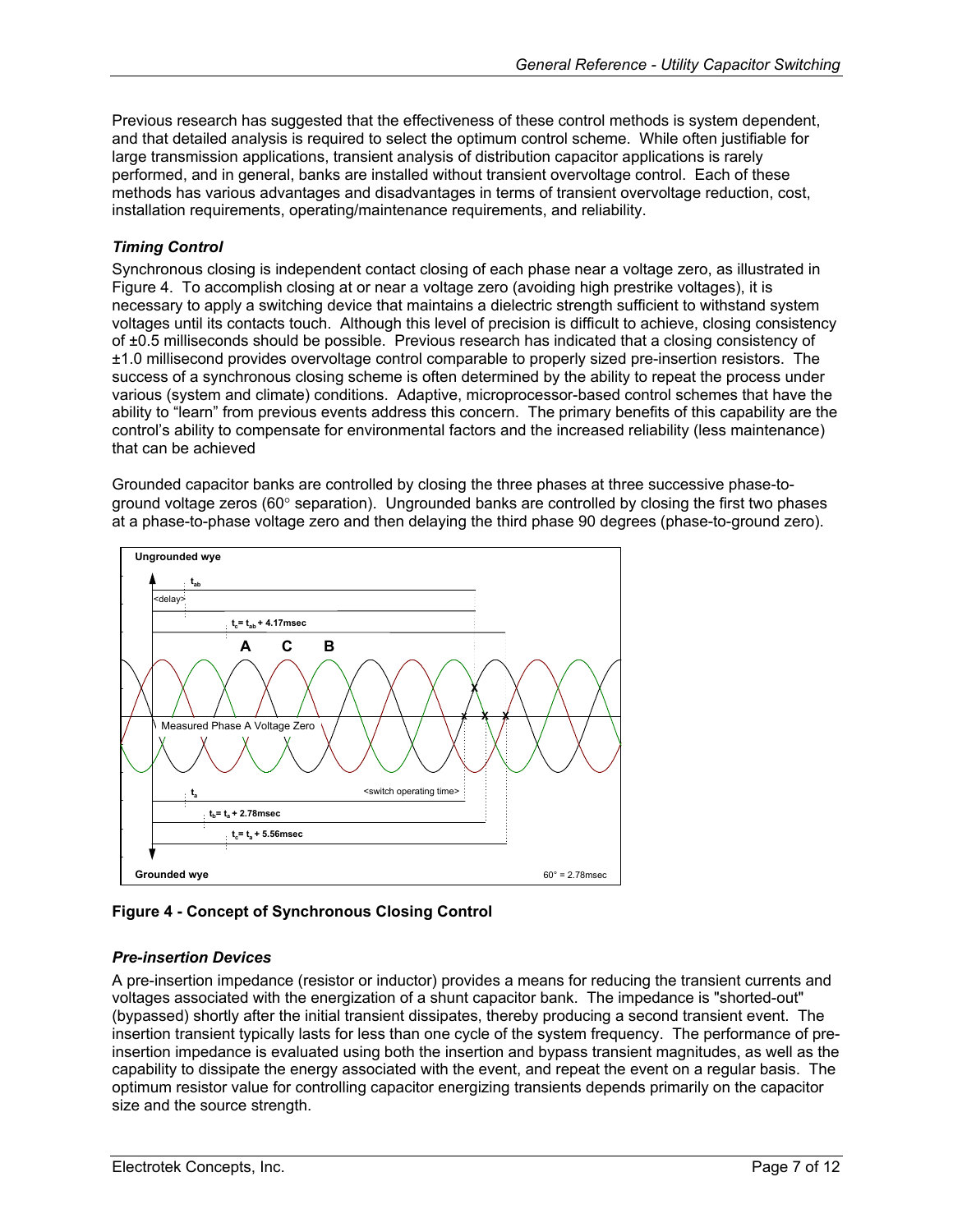#### <span id="page-7-0"></span>*Fixed Inductors*

Fixed inductors have been used successfully to limit inrush currents during back-to-back switching. Typically the value of these inductors is on the order of several hundred microhenries. In addition, inductors provided for outrush (into a nearby fault) current control may be applied, and are typically 0.5 - 2.0 millihenries. Previous research indicates that these fixed reactors do not provide any appreciable transient overvoltage reduction.

#### *MOV Arresters*

Metal oxide varistors (MOVs) can limit the transient voltages to the arrester's protective level (maximum switching surge protective level, typically 1.8 - 2.5 per-unit) at the point of application. The primary concern associated with MOV application is the energy duty during a restrike event. Although a rare occurrence, a switch restrike generally results in the highest arrester duty for arresters located at the switched capacitor. In addition, remote arresters (including low voltage customer applications) may be subjected to severe energy duties if voltage magnification occurs. This condition could be especially troublesome for distribution systems if SiC arresters remain in service.

# **POWER QUALITY CONSIDERATIONS**

#### *Voltage Magnification:*

Voltage magnification occurs when a transient oscillation, initiated by the energization of a utility (transmission or distribution) capacitor bank, excites a series resonance formed by a lower voltage system. The result is a higher overvoltage at the lower voltage bus. Previous analysis has indicated that the worst magnified transient occurs when the following conditions are met (refer to [Figure](#page-8-1) 5):

- − The size of the switched capacitor bank is significantly larger (>10) than the lower voltage (often customer power factor correction) bank (i.e. 50MVAr versus 1.8MVAr  $\approx$  28).
- − The energizing frequency (f<sub>s</sub>) is close to the series resonant frequency formed by the step-down transformer and the power factor correction capacitor bank  $(f_2)$  (i.e. 465Hz  $\omega$  230kV bus vs. 440Hz @ 13.2kV bus).
- There is relatively little damping (resistive) provided by the low voltage load (typical industrial plant configuration - primarily motor load).

Distribution system overvoltages, resulting from transmission capacitor bank energization, may be sufficient to spark-over SiC arresters. MOV arresters should be capable of withstanding the event, however this should verified using computer simulations and/or TNA analysis. Low voltage customer systems may be exposed to transient overvoltages (illustrated in [Figure 6](#page-8-2)) between 2.0 and 4.0 per-unit, (previously determined by computer simulations and in-plant measurements) and these overvoltages may occur over a wide range of low voltage capacitor sizes (note that the low voltage capacitor must exist for magnification to occur). Typically, the transient overvoltages will simply damage low-energy protective devices (MOVs) or cause a nuisance trip of a power electronic-based device. However, there have been several cases when complete failure of customer equipment (single process device) has occurred.

Important system variables to consider when analyzing this phenomenon include:

- − Switched capacitor bank size
- − Lower voltage capacitor bank size and location
- − System loading
- − Transformer characteristics
- − Circuit breaker characteristics (closing resistors/inductors, closing control, etc.).
- − Arrester size(s), rating(s), and location(s)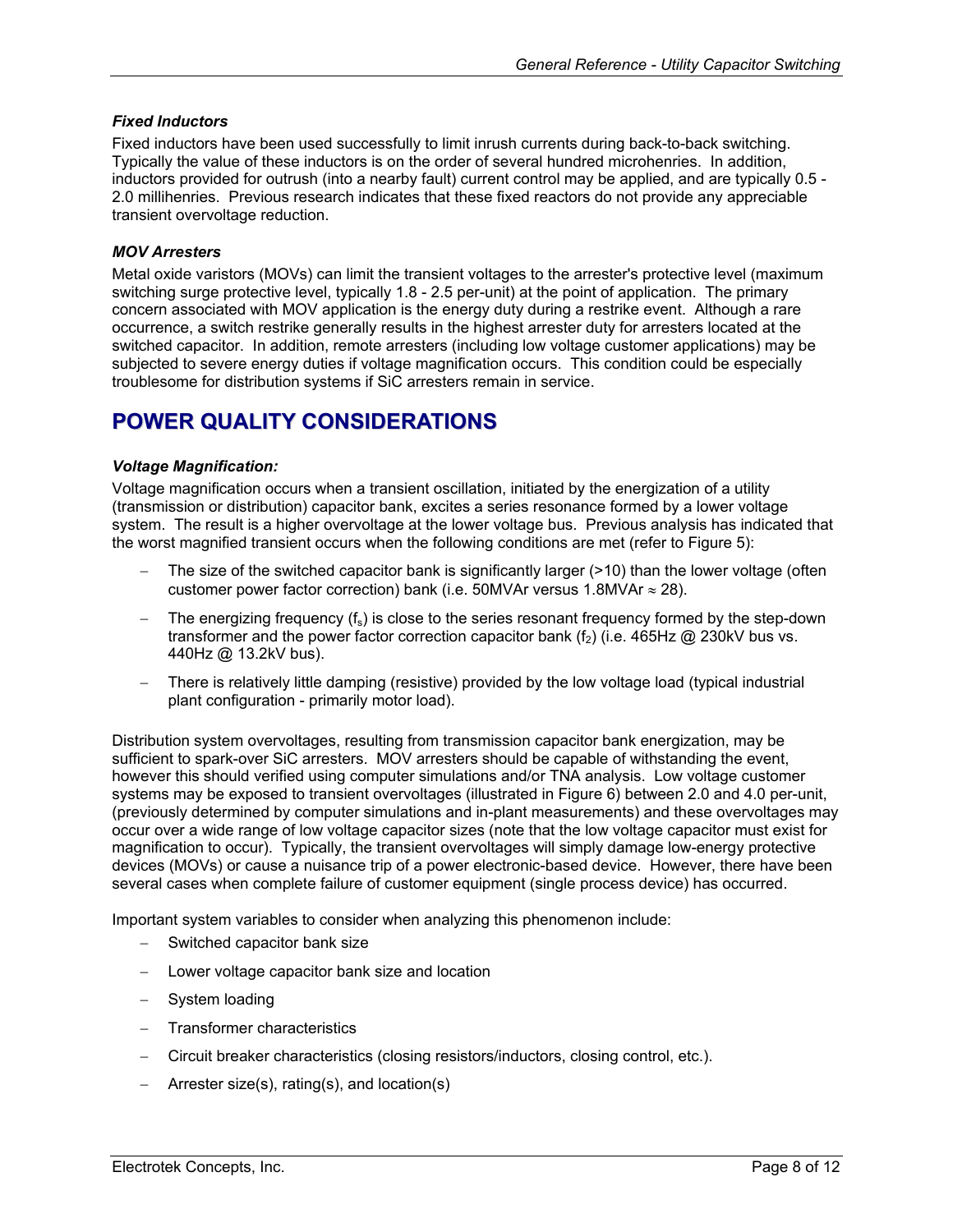<span id="page-8-1"></span><span id="page-8-0"></span>

**Figure 5 - System Diagram for Voltage Magnification Condition** 

<span id="page-8-2"></span>

**Figure 6 - Transient Overvoltages during Voltage Magnification**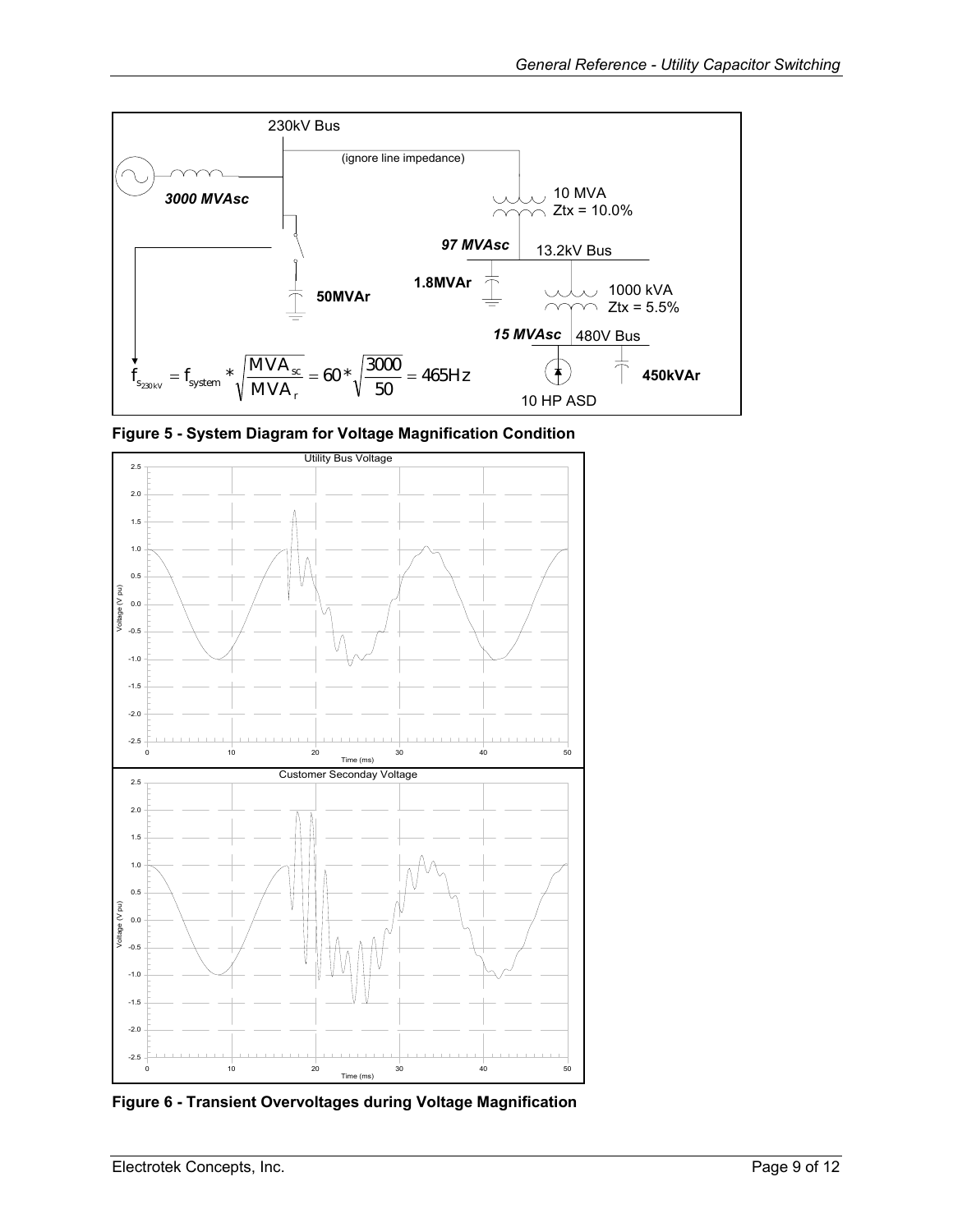<span id="page-9-0"></span>A number of utilities and their customers have evaluated and tested several possible solutions to the voltage magnification problem, including:

- Detuning the circuit by changing capacitor bank sizes, moving banks, and/or removing banks from service (utility and/or customer).
- Switching large banks in more than one section.
- Using one of the presently available overvoltage control methods, such as:
	- − pre-insertion resistors or inductors
	- − synchronous closing control
- − Applying surge arresters (MOVs) at the remote location(s).
- Detuning the circuit by converting low voltage power factor correction banks into harmonic filters.

Each of these methods has been utilized in the field with varying degrees of success. Typically, the optimum approach considers the economics of the solution in conjunction with the engineering analysis. Quite often the economic evaluation is incomplete due to the fact that it may be very difficult to determine the cost of a particular power quality event for an individual customer. A cooperative approach between utility and customer(s) will generally lead to a mutually agreeable, cost-effective engineering solution.

### *Nuisance Tripping of ASDs*

Nuisance tripping refers to the undesired shutdown of an ASD (or other power-electronic-based process device) due to the transient overvoltage on the device's dc bus. Very often, this overvoltage is caused by transmission and/or distribution capacitor bank energization. Considering the fact that many distribution banks are time clock controlled, it is easy to see how this event can occur on a regular basis, thereby causing numerous process interruptions for the customer.

An ASD system consists of three basic components and a control system as previously illustrated in [Figure](#page-9-1) 7. The rectifier converts the three-phase ac input to a dc voltage, and an inverter circuit utilizes the dc signal to produce a variable magnitude, variable frequency ac voltage, that is used to control the speed of an ac motor. A dc motor drive differs from this configuration in that the rectifier is used to control the motor directly.

<span id="page-9-1"></span>

#### **Figure 7 - Simplified Diagram of the ASD Circuit**

The nuisance tripping event consists of an overvoltage trip due to a dc bus overvoltage on voltage-source inverter drives (i.e. pulse-width modulated - PWM). Typically, for the protection of the dc capacitor and inverter components, the dc bus voltage is monitored and the drive tripped when it exceeds a preset level. This level is typically around 780 volts (for 480 V applications), which is only 120% of the nominal dc voltage. The potential for nuisance tripping is primarily dependent on the switched capacitor bank size, overvoltage controls for the switched bank, the dc bus capacitor size, and the inductance between the two capacitors. It is important to note that nuisance tripping can occur even if the customer does not have power factor correction capacitors.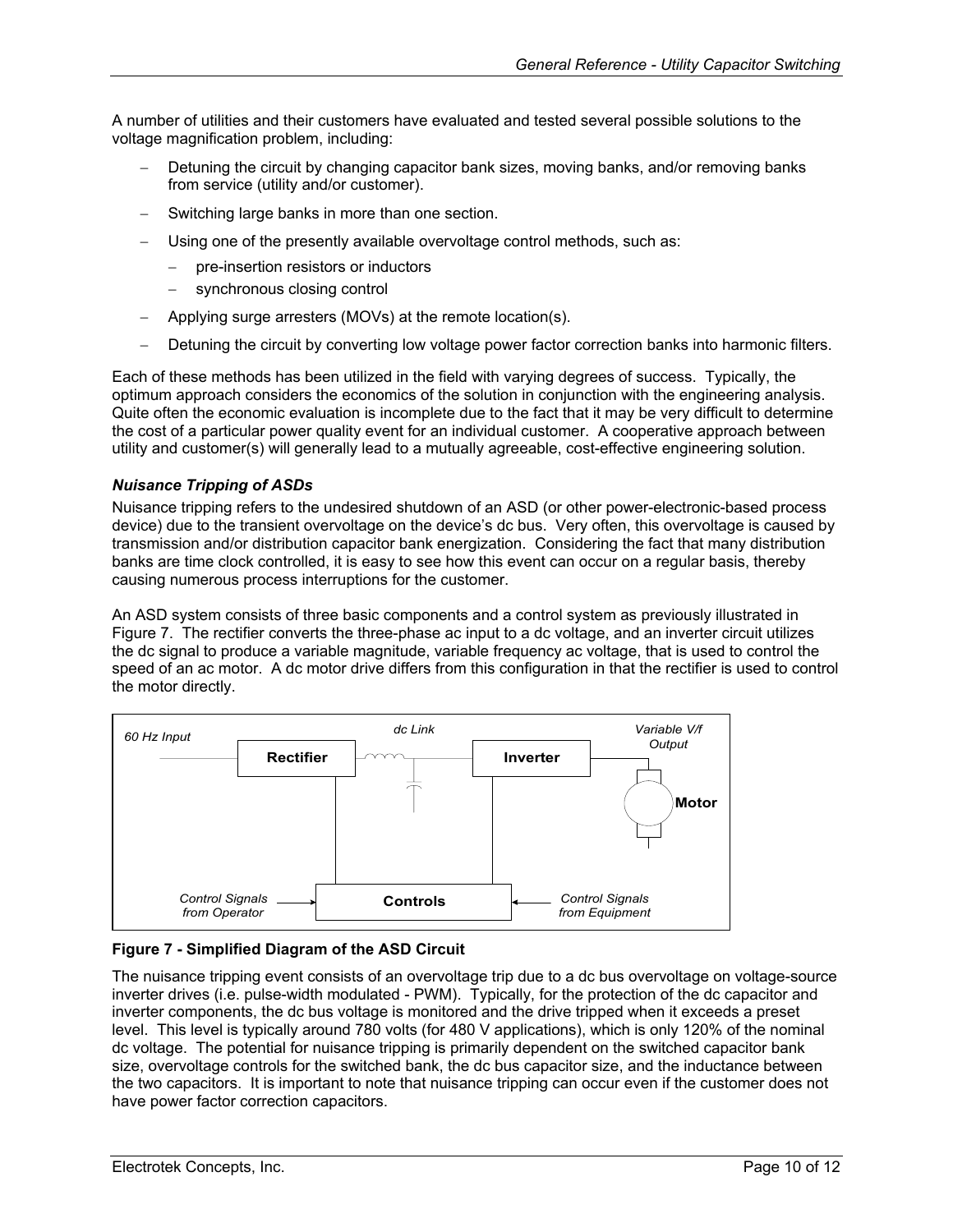<span id="page-10-0"></span>The most effective methods for eliminating nuisance tripping are to significantly reduce the energizing transient overvoltage, or to "isolate" the drives from the power system through the use of series inductors, often referred to as "chokes". The additional series inductance of the choke will reduce the transient magnitude at the input to the ASD and the associated current surge into the dc link filter capacitor, thereby limiting the dc overvoltage.

While determining the precise inductor size for a particular application may require a fairly detailed computer simulation study, a more common approach involves the wide-spread application of a standard "3%" value. The 3% size is based upon the drive kVA rating and is usually sufficient for most applications where voltage magnification isn't also a concern. [Figure 8](#page-10-1) illustrates an example (simulation) dc overvoltage transient before and after the application of a 3% ac choke.

<span id="page-10-1"></span>

**Figure 8 - Illustration of Impact of ac Choke on dc Overvoltage Level** 

*Note: The reader is warned that should the application of a choke in the 3-5% range not solve the nuisance tripping problem, the customer should not arbitrarily increase the size (i.e. 10%) in hopes of eventually solving the problem. It is likely that the drive would fail to function properly. The utility and drive manufacturer should be contacted.* 

## **SUMMARY**

There are many events that can cause a power quality problem. Analysis of these events is often difficult due to the fact that the cause of the event may be related to a switching operation within the facility or to a power system fault hundreds of miles away. This document summarizes several of the more common power quality problems associated with the application of utility system capacitor banks. The frequent switching of utility capacitor banks coupled with the increasing application of sensitive customer equipment has led to a heightened awareness of several important events, including voltage magnification and nuisance tripping of ASDs.

These concerns have become particularly important as utilities institute higher power factor penalties, thereby encouraging customers to install power factor correction capacitors. In addition, nontraditional customer loads, such as ASDs, are being applied in increasing numbers due to the improved efficiencies and flexibility that can be achieved. This type of load can be very sensitive to the transient voltages produced during capacitor switching.